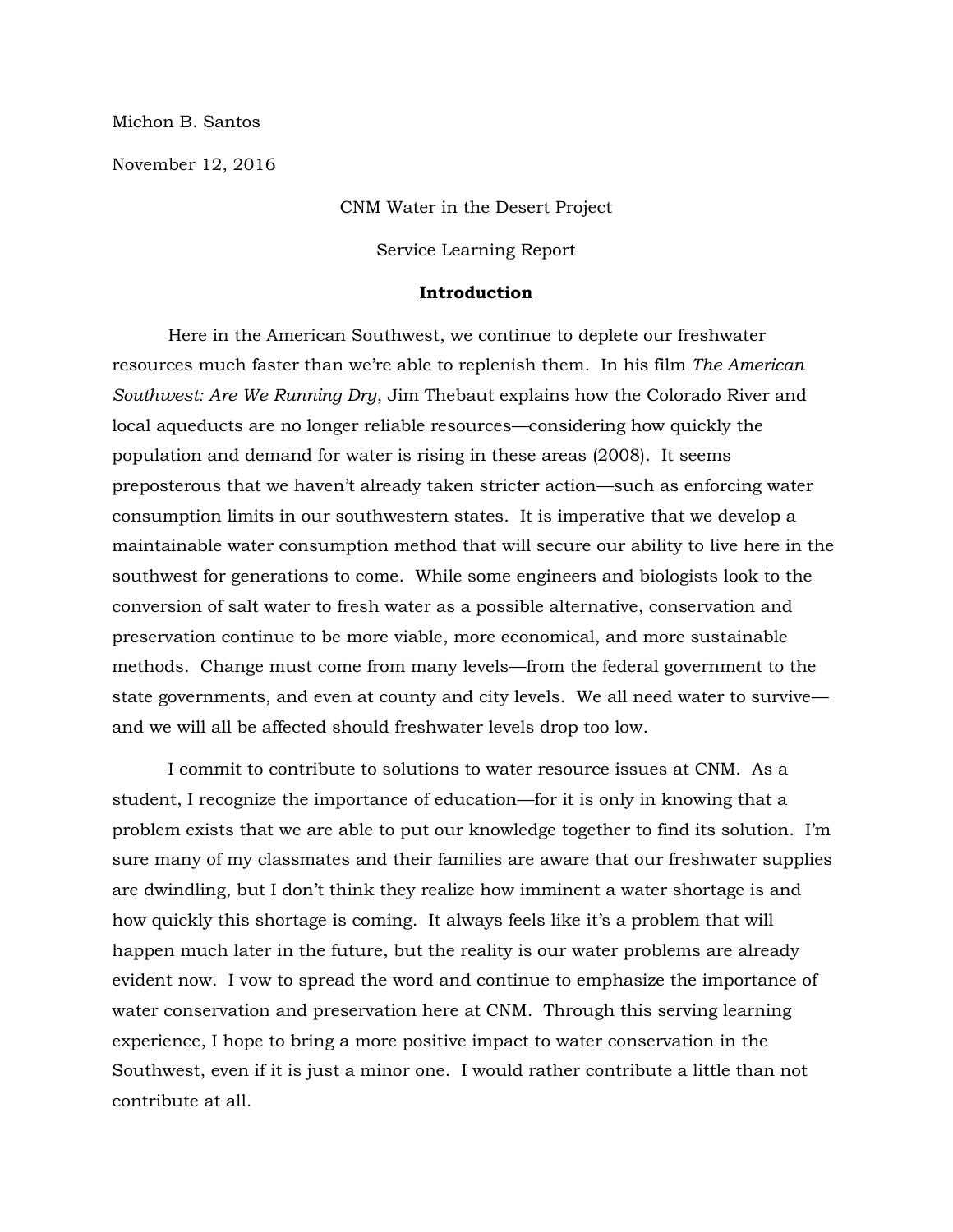Reduced bottled water consumption is an important target behavior at CNM campus because it is a non-divisible, end-state behavior that addresses the issues of impact, probability, and penetration levels.

This target behavior will provide a huge impact to the environment. According to Alissa Scheller of the Huffington Post, most of the water bottled in California is drawn from drought-stricken areas (2015). It seems counter-intuitive to take water from exceptionally dry areas and export such an important resource out of the local area. By reducing bottled water consumption, CNM students contribute to keeping water in California where it's needed. By keeping bottled water consumption low, students will also decrease the amount of plastic products that make their way into the oceans. In his film 'Plastic Shores,' Edward Scott-Clarke reveals that an estimated six tons of plastic enter the oceans every year, adversely affecting marine life and the ecosystem (2012).

This target behavior also has high probability levels. Since there are water refill stations in most CNM buildings, reducing bottled water consumption is feasible, convenient, and economical for students on campus. If a student were to purchase a bottle of water for \$1.00 per school day, using the hydration stations on campus could save approximately \$20.00 per month.

Also, since this target behavior is openly observable, penetration levels are low. We can observe students walking into the CNM campus with bottled water. We can also observe how many students are buying bottled water from the student store. Doug McKenzie-Mohr, Ph.D. emphasizes that since survey answers are often inflated, observable behaviors are more representative of actual changes than those which cannot be openly observed (2010).

One possible barrier to the target behavior of reduced bottled water consumption is spreading the information to the target audience. Is there a costefficient way to reach the target audience? It is unlikely to see a change in behavior if the target audience does not know that the current behavior is flawed or needs changing. Because we want to promote a certain behavior, we have to advertise the change we desire. Advertisements in the form of posters and signs are often costly and are not always effective at getting students' attention. Currently, social media would be cost-efficient, but students are not always willing to link to institutions such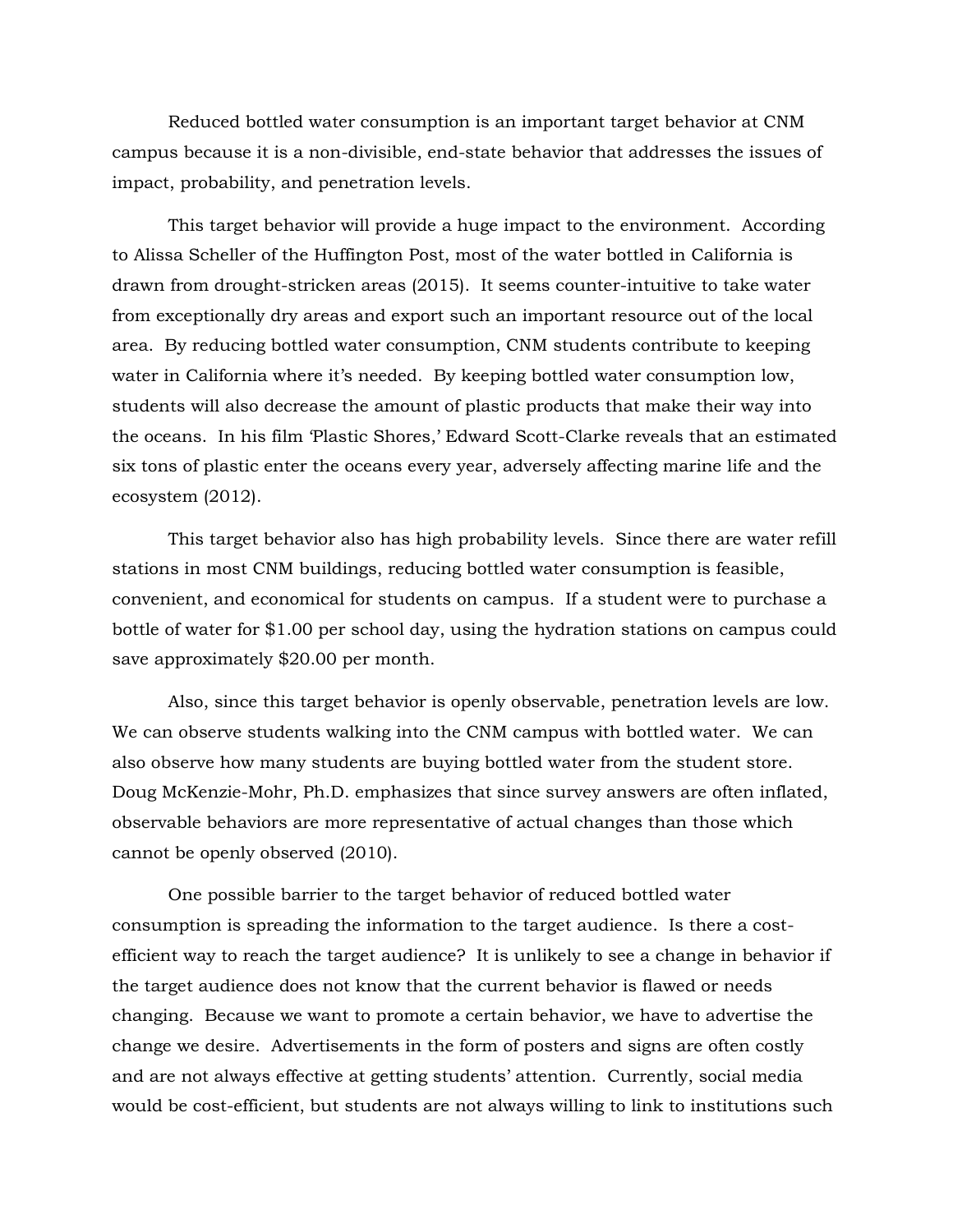as schools through social media; they usually reserve social media for friends, family, and their personal interests. Research has to be conducted to determine the most effective way to spread the importance of reduced bottled water consumption.

Another barrier is that current behavior is likely a habit. For example, a student might be used to grabbing a water bottle at home when heading for class. Students might not be used to grabbing an empty reusable container to fill on campus using the hydration station.

One possible benefit of the target behavior is environmental preservation. By reducing bottled water consumption, students contribute to cleaner oceans and water preservation. By using hydration stations, students will be using water from local sources instead of pulling water from faraway locations. Students will also decrease the amount of plastics in the oceans which are often eaten by marine animals and birds. However, more research must be done by scanning literature, taking surveys, and observing student behaviors to properly identify the barriers and benefits of the target behavior.

#### **Research**

On Wednesday, October 12, 2016, I conducted a survey about hydration stations on two CNM campuses—the Westside campus and the Advanced Technology Center (ATC). Of the 13 students surveyed, 7 were located at the Westside and 6 were located at the ATC. Names, gender, and age were anonymous. No CNM faculty or staff members were available for participation at the time.

7 of the 13 students identified cost (since the resource is free) as the biggest benefit for using a hydration station on campus. 9 of the 13 students identified location (e.g. not enough stations or unsure of location) as the biggest barrier to using a hydration station on campus. I found this data interesting. Our current semester (Fall 2016) has been in session for 7 weeks now, yet I only noticed that day that there was a hydration station directly outside my classroom door (at the MJG building on the Westside campus). Perhaps in my haste to get to class on time, I failed to notice the hydration station. Also, the hallways are usually crowded in the MJG building, so the station could have been concealed during high traffic hours. The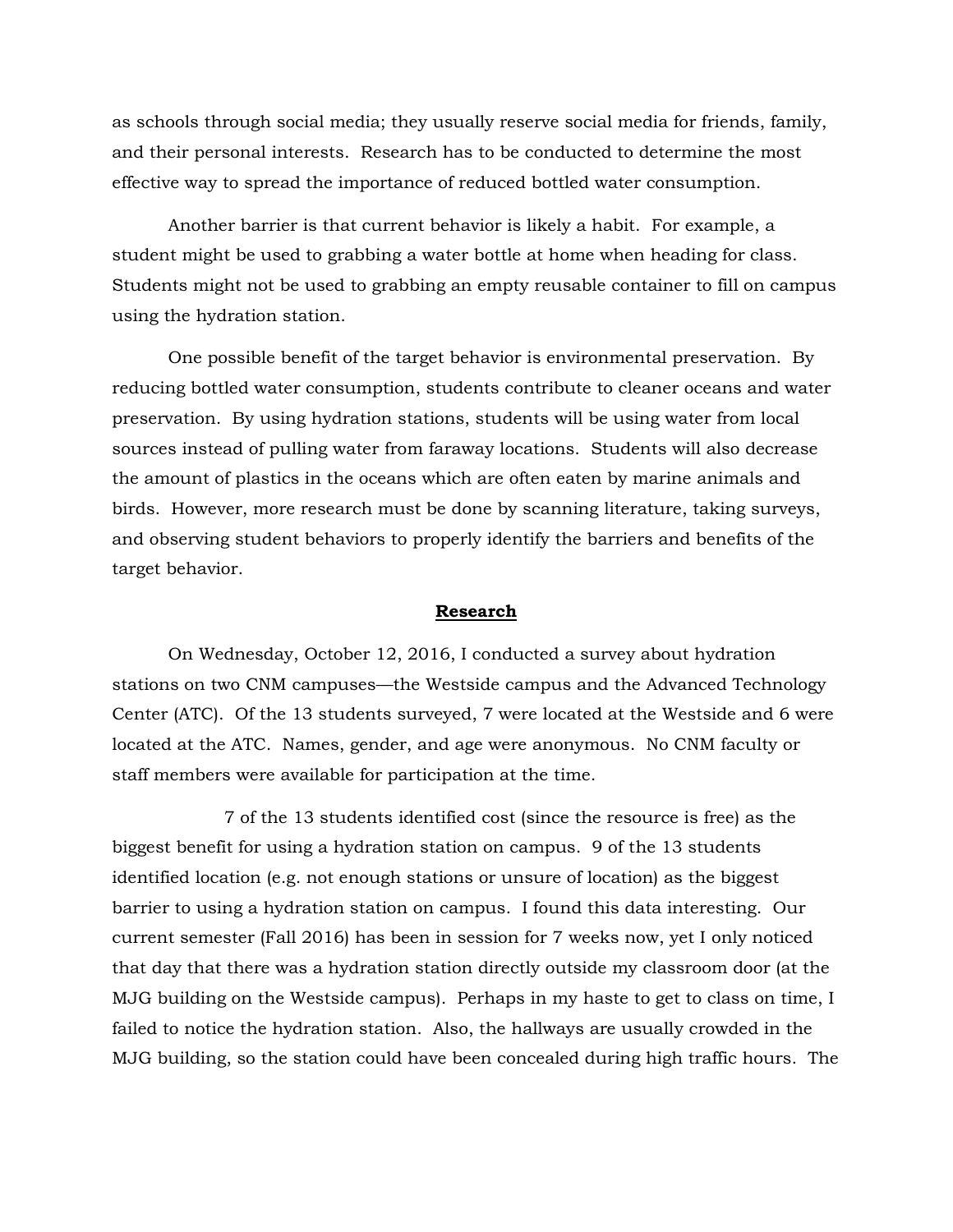students at the ATC revealed that the hydration station was too far from their classroom.

Based on the results of the survey, I decided to walk through both the Westside and ATC campuses and locate all hydration stations. Since hydration stations provide a free and sustainable service to CNM students, it would benefit them to 1.) be informed of the service and 2.) know where the stations are located.

With that in mind, I decided to create an infographic. I still need to research more information to populate the media, but I've set up a rudimentary layout that I'll work on this coming week. My infographic can be found at:

### <https://infogr.am/d6516b15-7cb7-4cc6-ab6e-0020be305452>

I've seen infographics on Facebook, Pinterest, and even on posters. They're eyecatching and easy to read. Infographics are brilliant because they use graphs, statistics, quotes, pictures, and catchphrases to get the reader's attention. If anything, it could at least spread the phrase "hydration station" around and inform students of CNM's commitment to sustainability.

 Some websites I'm looking into are: the Food and Drug Administration, the U.S. Environmental Protection Agency, and the NSF, formerly known as the National Sanitation Foundation (2016). These agencies have data on water resources, bottled water standards, and certification programs. I'll be scouring these websites for interesting facts and statistics about water sustainability and how bottled water affects it. I also found an interesting article by Matthew Power titled "Peak Water: Aquifers and Rivers Are Running Dry" (2008). It contains a wealth of information about water resources and how different regions of the world are dealing with drought.

After scanning these websites, it's become apparent that we need to reevaluate our consumption of bottled water. Plastic bottles are harmful to our environment. I know if more of my fellow students were aware of the risks, they'd become more mindful and stop using bottled water. Hopefully, by informing them of the hydration stations on campus, they'll be more willing to bring and use reusable water bottles instead.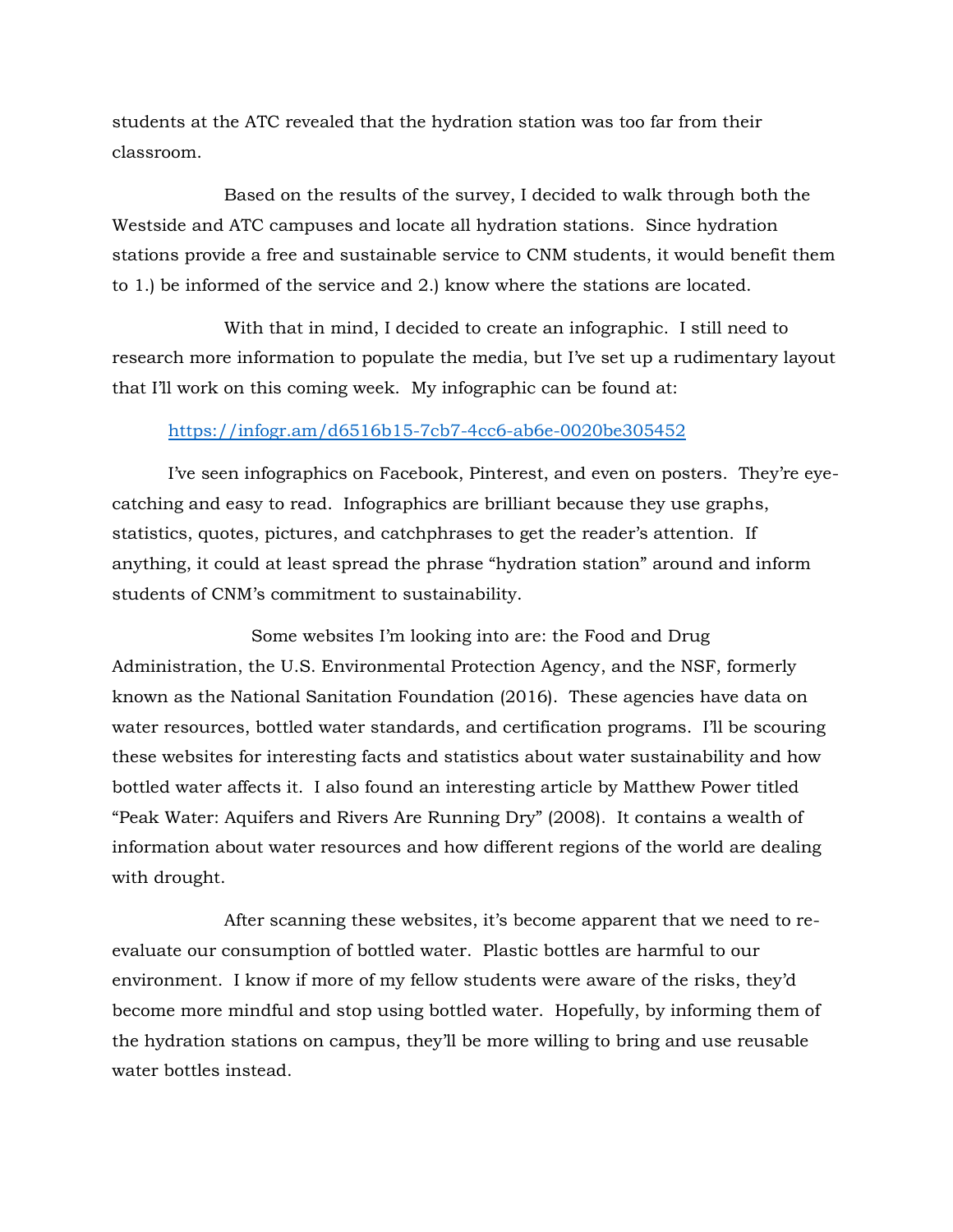On Wednesday, October 19, 2016, I conducted a second survey regarding hydration stations. This time, the survey was isolated to one campus—the CNM Westside campus. Due to time constraints, I was unable to conduct the second survey at the Advanced Technology Center (ATC).

10 students at CNM Westside agreed to participate. Names, age, and gender were anonymous. No CNM faculty or staff were available for participation at the time. The survey was given at the MJG building in the main student lounge area, directly outside the student café. The nearest hydration station was less than 50 feet from the student lounge, just around the corner. The outreach tool used for the survey can be found here:

### <https://infogr.am/d6516b15-7cb7-4cc6-ab6e-0020be305452>

I originally wanted to include a map of CNM Westside indicating the location of each hydration station but I had a difficult time manipulating the graphics (for example: showing upstairs and downstairs). Also, the maps I downloaded from the CNM website weren't labeled with room numbers, so I felt like it would be difficult for my audience to comprehend the map.

6 of the 10 participants indicated that the outreach tool was effective at showcasing the hydration stations. 8 of the 10 participants indicated an inclination toward using a hydration station in the future. One participant told me in person (when I collected the survey) that she would like to see a simpler, question-and-answer style infographic. She also indicated that CNM should advertise the hydration stations on its website or on CNM Learn.

This week, I was once again stunned at how few participants knew what a hydration station was or where it was located, seeing as one was just around the corner. Surely, most of them had used the restrooms at least once since the start of the semester. Was it really so difficult to notice the hydration station? It brought to mind the phenomena of change blindness (or inattentional blindness), where we don't notice the gorilla walking across the stage because we're focused on the people passing basketballs around.

So, I took into consideration the constructive comments from the participant and completely revamped my infographic. The biggest change to my infographic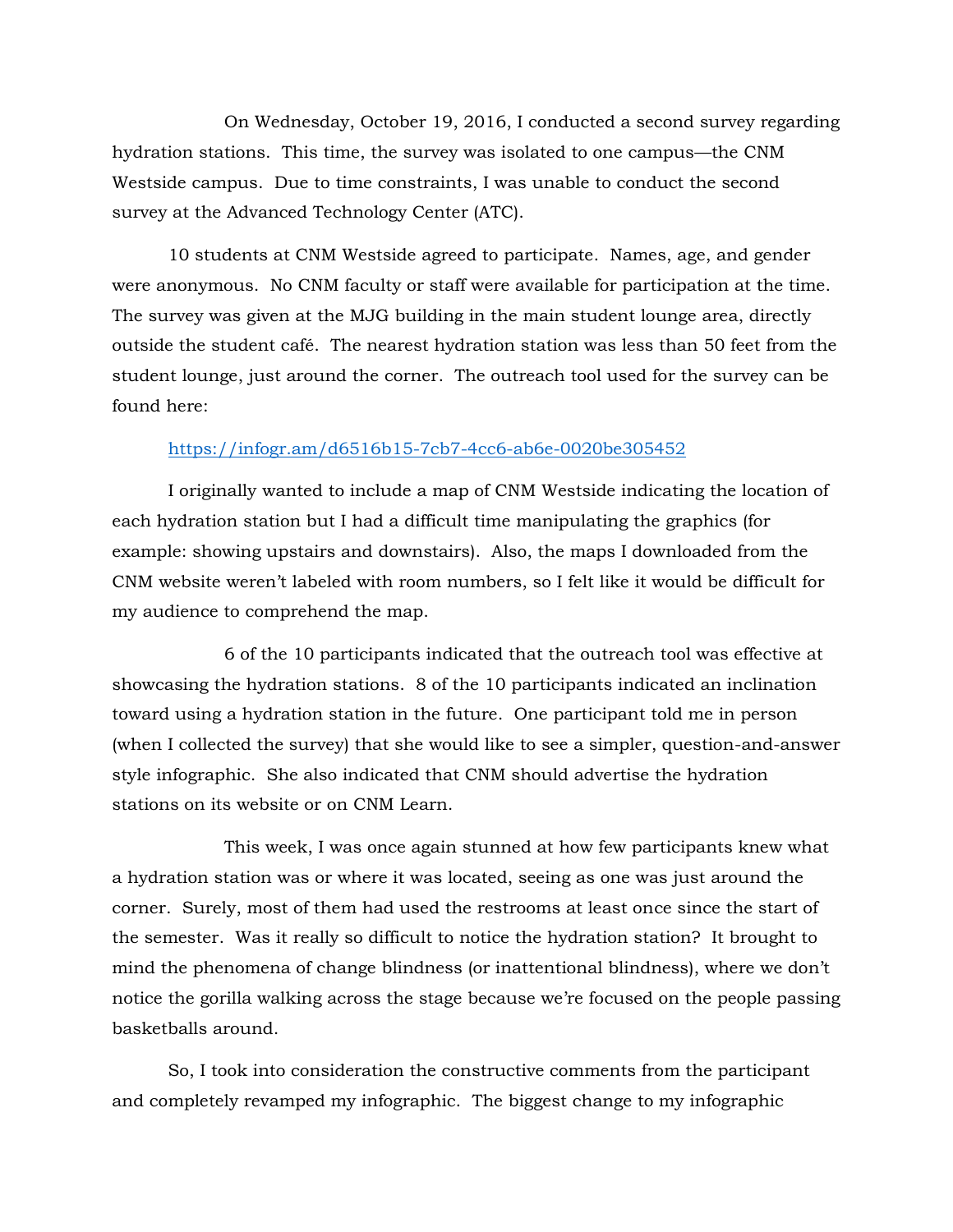includes more information about the harmful effects of bottled water consumption. I especially want students to realize how they're directly connected to the impact. I also added information from the Albuquerque Bernalillo County Water Utility Authority regarding the quality and favorable taste of our tap water to encourage students to use the hydration stations more (2016). Please view my new infographic here:

## <https://infogr.am/41843f12-bcd0-499d-927a-51fbe7394df0>

Since I was unable to put a map of the campus in my infographic, I made sure to highlight that most hydration stations could be found near restrooms and water fountains. This made my message clear and easy to read. Hopefully, it will help others to notice the hydration stations and start using them.

## **Discussions**

During the month of October 2016, I conducted two surveys at CNM. Through these surveys, I was able to pinpoint benefits and barriers to reducing bottled water consumption while encouraging hydration station use. The biggest benefit identified was cost. The biggest barrier identified was the location of hydration stations (e.g., not knowing where they were located or feeling there were not enough stations available on campus).

Using this information, as well as input from one of the survey participants, I created a simple and straightforward infographic. I kept it simple knowing how hectic the life of a college student can be. I also wanted the message easily understood. There are only ten key points on the infographic. The first five points address the behavior that I'm trying to encourage (using hydration stations). The last five points address the behavior I'm trying to discourage (bottled water consumption). The infographic can be viewed here:

### <https://infogr.am/41843f12-bcd0-499d-927a-51fbe7394df0>

On a scale of 0 to 5 ( $0 = no$  confidence,  $5 =$  highest confidence), I'd rate my confidence in my outreach tool at a level 4. I deducted a point because I still wish I could've included maps of the Westside and Advanced Technology Center campuses with clear markings of all hydration station locations. Since my infographic is all words, I'm worried that visual learners might prefer a map instead. Other than that, I